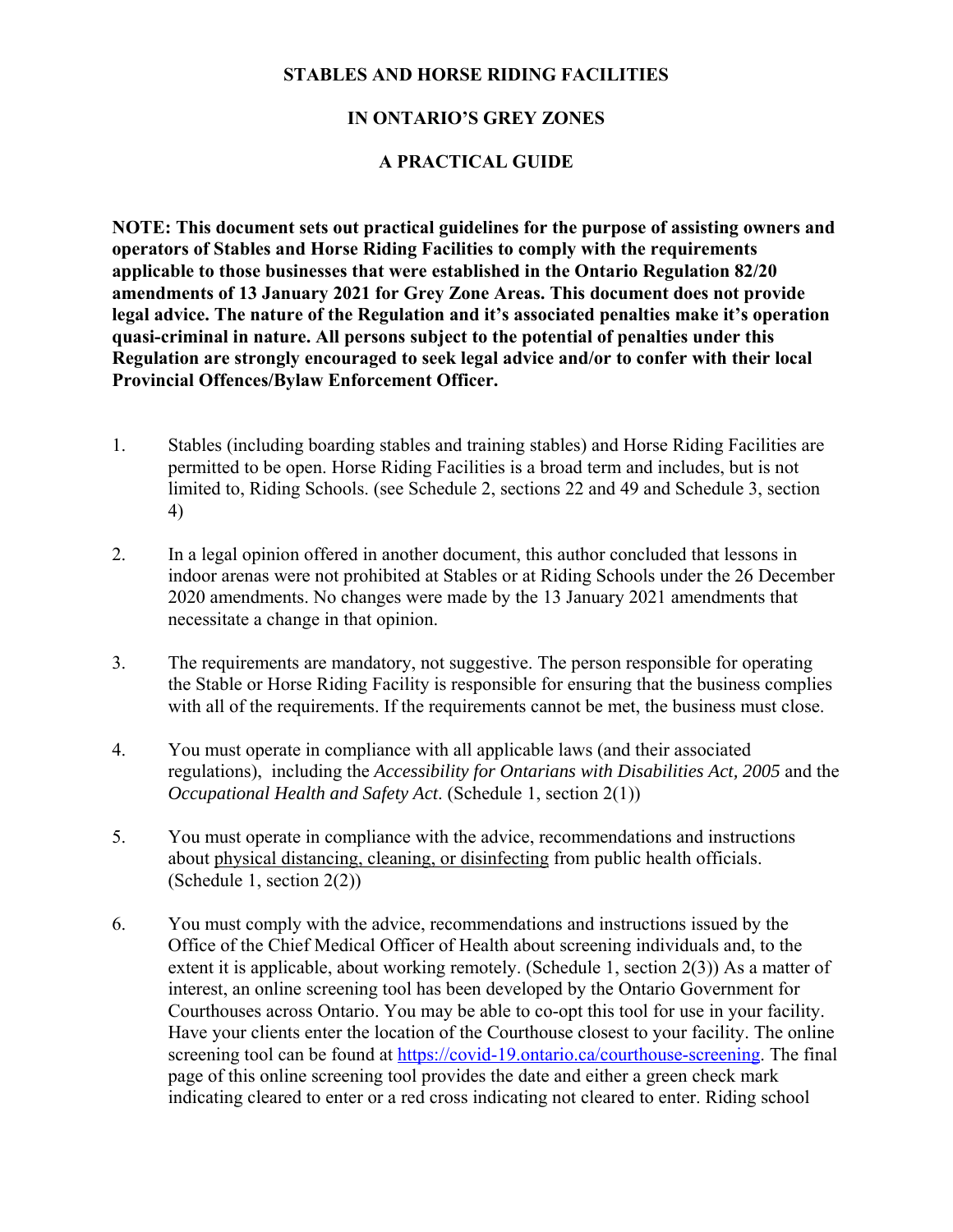attendees could be required to show the final screen to their instructor before their lesson. Boarders could be required to sign in and affirm they have been cleared to enter by the online screening tool.

- 7. You must ensure that every person in your facility (staff and the public alike) wears a mask or face covering in a manner that covers their mouth, nose and chin when in any indoor areas unless the person in the indoor area,
	- i. is a child who is younger than two years of age;
	- ii. has a medical condition that inhibits their ability to wear a mask or face covering;
	- iii. is unable to put on or remove their mask or face covering without the assistance of another person;
	- iv. needs to temporarily remove their mask or face covering while in the indoor area,
		- (1) to receive services that require the removal of their mask or face covering;
		- (2) to engage in an athletic or fitness activity;
		- (3) to consume food or drink;
		- (4) as may be necessary for the purposes of health and safety;
	- v. is being accommodated in accordance with the Accessibility for Ontarians with Disabilities Act, 2005;
	- vi. is being reasonably accommodated in accordance with the *Human Rights Code*; or
	- vii. performs work for the business or organization, is in an area that is not accessible to members of the public and is able to maintain a physical distance of at least two metres from every other person while in the indoor area. (Schedule 1, sections 2(4) and 3.1(1)). **NOTE:** it is not necessary for a person to present evidence to the person responsible for a business or place that they are entitled to any of the mask-wearing exceptions set out above - see Schedule 1, section 2(6).

The underlined exceptions set out above (Schedule 1, section  $2(4)(i)(ii)$  and section  $2(4)(i)(iv)$ ) allow riders to remove their masks/face coverings in order to be able to ride and to do so safely (health and safety factors are particularly relevant to those who wear glasses while riding and working around horses).

- 8. You must ensure that every member of the public in your facility maintains a physical distance of at least two metres from every other person, except :
	- a. from their caregiver or from members of the person's household;
	- b. where necessary to complete a transaction or to receive a service, if the member of the public wears a mask or face covering in a manner that covers their mouth, nose and chin or is subject to an exception set out in subsection 2 (4) - see Point 7 above for applicable mask-wearing exceptions;
	- c. when passing one another in a confined location, such as in a hallway or aisle, if the member of the public wears a mask or face covering in a manner that covers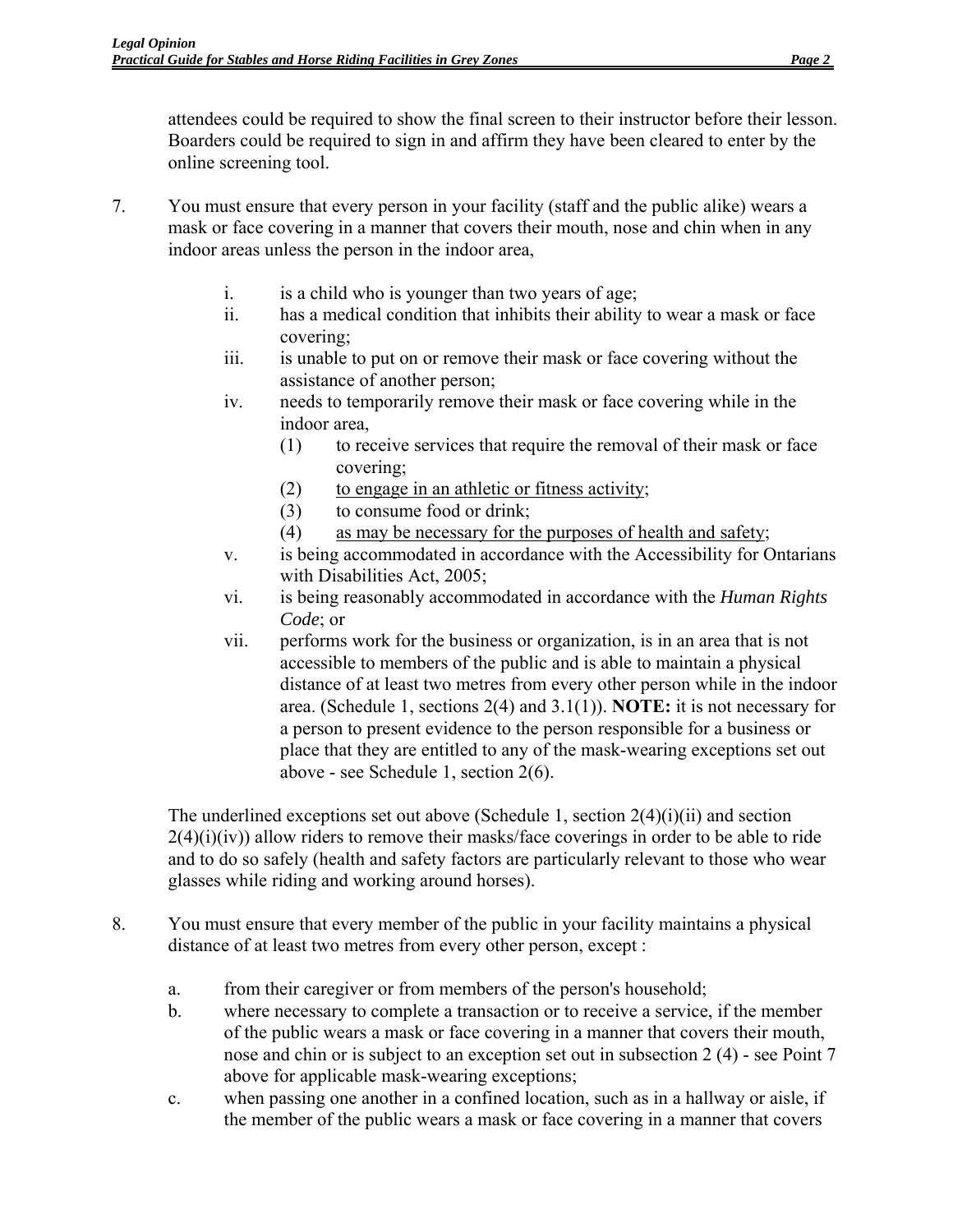their mouth, nose and chin or is subject to an exception set out in subsection 2 (4) - see Point 7 above for applicable mask-wearing exceptions ;

- d. in situations where another provision of the Regulation expressly authorizes persons to be closer than two metres from each other;
- 9. PPE that provides protection of the person's eyes, nose and mouth must be worn if, in the course of providing services, the person,
	- a. is required to come within two metres of another person who is not wearing a mask or face covering that covers that person's mouth, nose and chin during any period when that person is in an indoor area; and
	- b. is not separated by plexiglass or some other impermeable barrier from a person who is not wearing a mask or face covering that covers that person's mouth, nose and chin during any period when that person is in an indoor area. (Schedule 1, section 2(7)) **NOTE**: This means face shields and masks must be worn if instructors or staff come within two metres of riders while the rider is unmasked. This will most likely be an issue for lower level riders and for riders who have fallen).
- 10. You must ensure that any person who performs work for your facility does so remotely unless the nature of the work requires them to be on site (Schedule 1, section 2.1). This is unlikely to have any significant application to Stables or Horse Riding Facilities except perhaps for accountants and bookkeepers.
- 11. You must determine the capacity limits of your facilities. Maximum capacity relates to all persons present at any time. This includes staff, horse care specialists, and users of the facility. The capacity limit of Stables and Horse Riding Facilities is the smaller of
	- a. the number of people who can fit into the facility while maintaining a minimum physical distance of two metres, or
	- b. fifty percent of the square meterage that is accessible to the public. (see Schedule 1, section  $3(1)$  and  $3(2)$ )

Given the size of equestrian barns and indoor arenas, it is likely that your maximum capacity will be that dictated by physical distancing. To calculate your fifty percent capacity, multiply the length in metres by the width in metres divide the resulting number by 8 and then round down the number provided post division to the nearest whole number. Here is an example for an arena that is 80 feet by 220 feet:

24.62 m x 67.69 m = 1666.27 square metres  $/8 = 208.28 = a\,50\%$  capacity of 208 people

The fifty percent capacity calculation is to include floor areas accessible to the public not including shelving or fixtures. Given that stalls are accessible to the users of the facility, stalls should be included in the calculation. You may calculate a separate maximum capacity for each barn and a separate maximum capacity for each indoor riding arena as a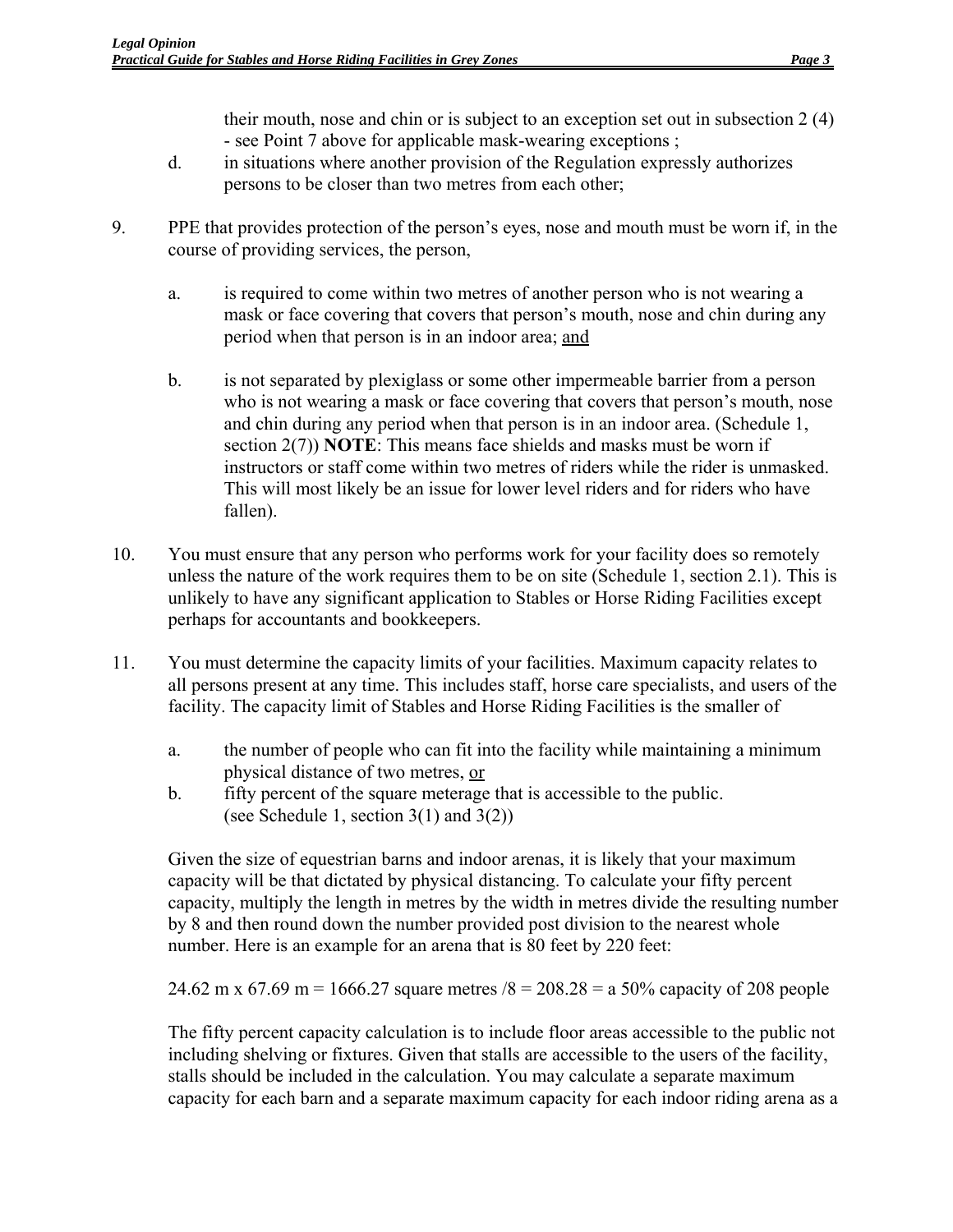practical way to help you limit the number of people present in each of those structures at the same time. You may choose to allow fewer people in your facility than the number provided by your maximum capacity. Should you choose to do this, you should, in setting your limit, take onto account the maximum people potentially present if all staff and horse care specialists are present at the same time as your riders. It is important to note that for calculating maximum physical-distancing capacity and doing your user attendance scheduling, persons from the same household need not maintain a physical distance of at least two metres from each other while at your facility (see Schedule 1, section  $3(4)$ )

- 12. The limits on indoor and outdoor gathering sizes do not apply to Stables or Horse Riding Facilities providing the users are there to access the services of the facility that are permitted to be open (i.e., to attend to and ride or otherwise exercise the horses) (Schedule 4, section 3).
- 13. For those facilities that have enacted, "curb side pickup", for those taking lessons wherein the horses are tacked by staff/volunteers and brought to the riders either in the riding arena or outside of the barn, riders and their guardians must maintain a physical distance of at least two metres from other riders or rider/guardian pairs and must wear a mask or face covering that covers their mouth, nose, or chin while waiting for their mounts. In order to eliminate the need for face shields for the persons delivering and later reclaiming the mounts, riders and their guardians should be required to wear their masks or face coverings until after they take possession of their mount and before they return their mount. (Schedule 1, section 4 - Physical distancing in lines). These rules apply to any place in your facility that may involve a line up, including the office. **NOTE:** the mask/face covering requirement for users waiting to use the business is subject to the previous noted exceptions set out above in Point 7.
- 14. You must prepare and make available a safety plan which describes the measures and procedures implemented at the facility to reduce the transmission of Covid-19. The plan must include a description of measures in place for screening, physical distancing, use of masks or face coverings, use of PPE, and the cleaning and disinfecting of surfaces and objects. A copy of the safety plan must be posted in a conspicuous place where it is most likely to come to the attention of staff and others attending the facility. (Schedule 1, section 5) A template can be found here, although your plan need not be as elaborate as this: https://www.ontario.ca/page/develop-your-covid-19-workplace-safety-plan
- 15. Washrooms, locker rooms, equipment rooms or similar amenities made available to the public must be cleaned and disinfected as frequently as is necessary to maintain a sanitary condition.(Schedule 1, section 10(1))
- 16. Any equipment that is rented to, provided to or provided for the use of members of the public must be cleaned and disinfected as frequently as is necessary to maintain a sanitary condition. For riding schools, this means tack must be cleaned after each lesson. Given that the virus is best neutralized by soap, best practices dictate that cleaning include the application of soap rather than merely wiping down the tack with a damp sponge. (Schedule 1, section 10(1))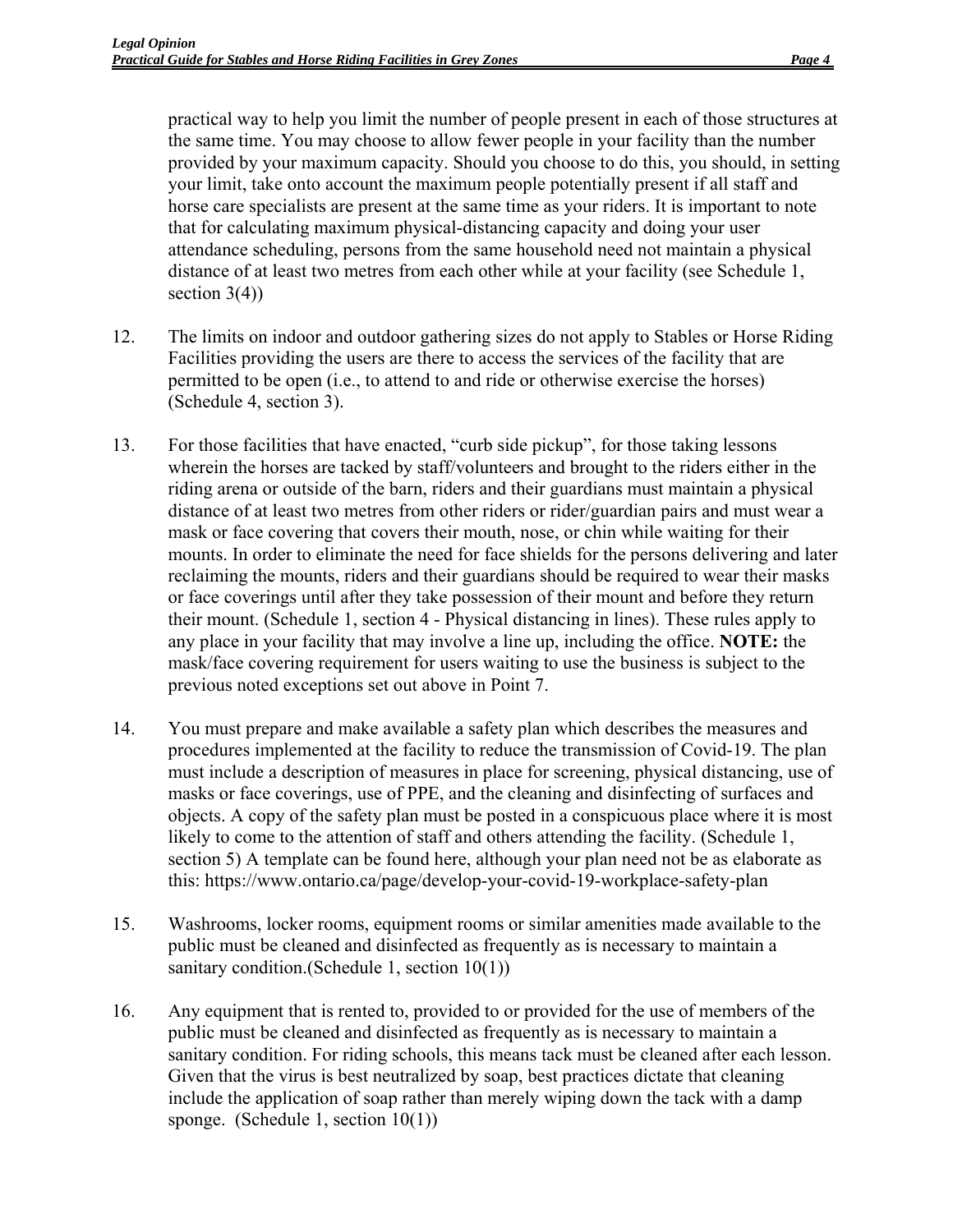- 17. Day Camps are not permitted the 26 December 2020 amendments specifically revoked all references to Day Camps in Regulation 82/20 evidencing a settled intention to prohibit them.
- 18. Organized indoor public events are prohibited. This bars indoor horse shows and clinics. Outside instructors attending to simply provide lessons in a usual fashion without auditors or spectators are not ruled out by this prohibition.
- 19. Additional requirements for Horse Riding Facilities that are not specifically mandated by the Regulation for Stables are:
	- a. users of the facility must maintain a physical distance of at least two metres from other users of the facility;
	- b. team sports cannot be practiced or played;
	- c. other sports or games that are likely to result in individuals coming within two metres of each other cannot be practiced or played;
	- d. any locker rooms, change rooms, showers and clubhouses remain closed, except to the extent they provide access to equipment storage, a washroom or a portion of the amenity that is used to provide first aid.

The general physical distancing exception for members of the same household set out in Schedule 1 of the Regulation, would appear to apply to the physical distancing requirement specified for Horse Riding Facilities. The second and third additional sportsrelated requirements seem unlikely to rule out any riding school activity, except perhaps for mounted games. The fourth and final requirement rules out access to viewing rooms or lounges at riding schools.

- 20. The shortened operating hours of 7:00 am to 8:00 pm do not apply to Stables or to Horse Riding Facilities. Those rules apply only to certain Retailers. (Schedule 2)
- 21. You must ensure that any Recreational Amenity on your property is closed unless it is specifically permitted by Regulation 82/20 to be open. This does not mean that Stables or Riding Schools must close. Stables are a service, not a Recreational Amenity. Horse Riding Facilities are a Recreational Amenity but they are specified by the Regulation as being permitted to stay open (Schedule 3, section 4). However, if you have other Recreational Amenities on the grounds of your facility that are not specifically permitted to be open, you must ensure that no one uses them. The only Recreational Amenities permitted to be open under the current version of the Order are:
	- a. Parks and recreational areas.
	- b. Baseball diamonds.
	- c. Batting cages.
	- d. Soccer, football and sports fields.
	- e. Tennis, platform tennis, table tennis and pickleball courts.
	- f. Basketball courts.
	- g. BMX parks.
	- h. Skate parks.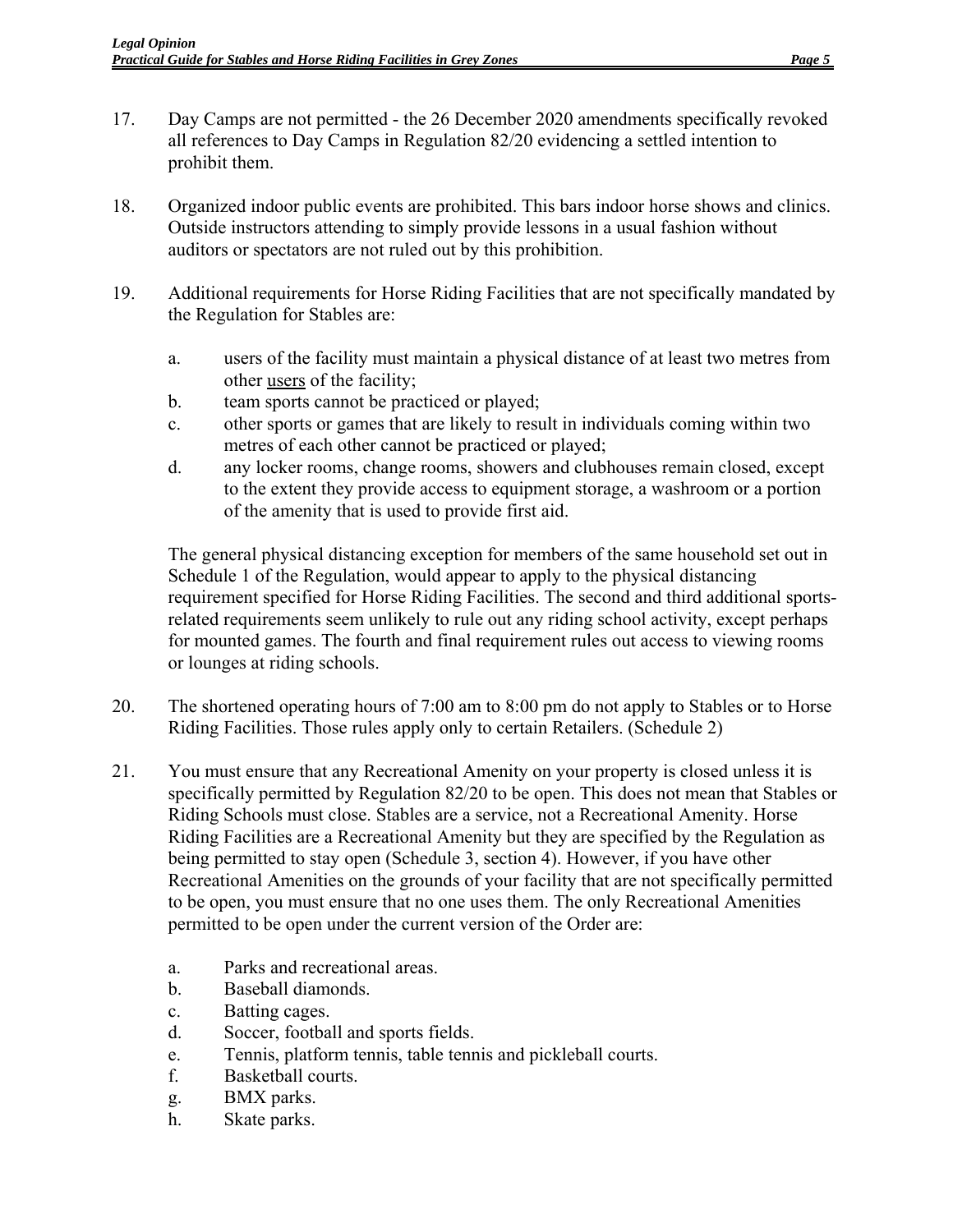- i. Frisbee golf locations.
- j. Cycling tracks and bike trails.
- k. Horse riding facilities.
- l. Shooting ranges, including those operated by rod and gun clubs.
- m. Ice rinks.
- n. Tobogganing hills.
- o. Snowmobile, cross country ski, dogsledding, ice skating and snow shoe trails.
- p. Playgrounds.
- q. Portions of parks or recreational areas containing outdoor fitness equipment. (see Schedule 3, section 4)

In order for an Recreational Amenity on your property to be used by the public, the following conditions must be met:

- a. users must maintain a physical distance of at least two metres from other users of the facility;
- b. team sports cannot be practiced or played;
- c. other sports or games that are likely to result in individuals coming within two metres of each other cannot be practiced or played;
- d. any locker rooms, change rooms, showers and clubhouses remain closed, except to the extent they provide access to equipment storage, a washroom or a portion of the amenity that is used to provide first aid. (Schedule 3, section 4(3))
- 22. The Stay at Home Order does not prevent riders from leaving their homes to attend Stables or Horse Riding Facilities. The following exceptions to the Order are applicable:
	- a. Obtaining goods or services that are necessary for the health or safety of an individual, including health care services and medications. NOTE: health includes mental health. (Schedule 1, section 1(1)(6))
	- b. Attending an appointment at a business or place that is permitted to be open by appointment under the Stage 1 Order. (Schedule 1, section  $1(1)(9)$ ) NOTE: This includes boarding barns, training barns, and horse riding facilities operating on appointments due to mandatory Covid safety protocol
	- c. Taking a member of the individual's household to any place the member of the household is permitted to go under this Order. (Schedule 1, section  $1(1)(14)$ ) NOTE: This permits parents, guardians, spouses, and other household members to transport a rider to Stables and Horse Riding Facilities.
	- d. Exercising, including,

i. walking or moving around outdoors using an assistive mobility device, or

ii. using an outdoor recreational amenity that is permitted to be open under the Stage 1 Order. (Schedule 1, section 1(1)(16)) NOTE Horse Riding Facilities have been specifically enumerated by the Government as falling